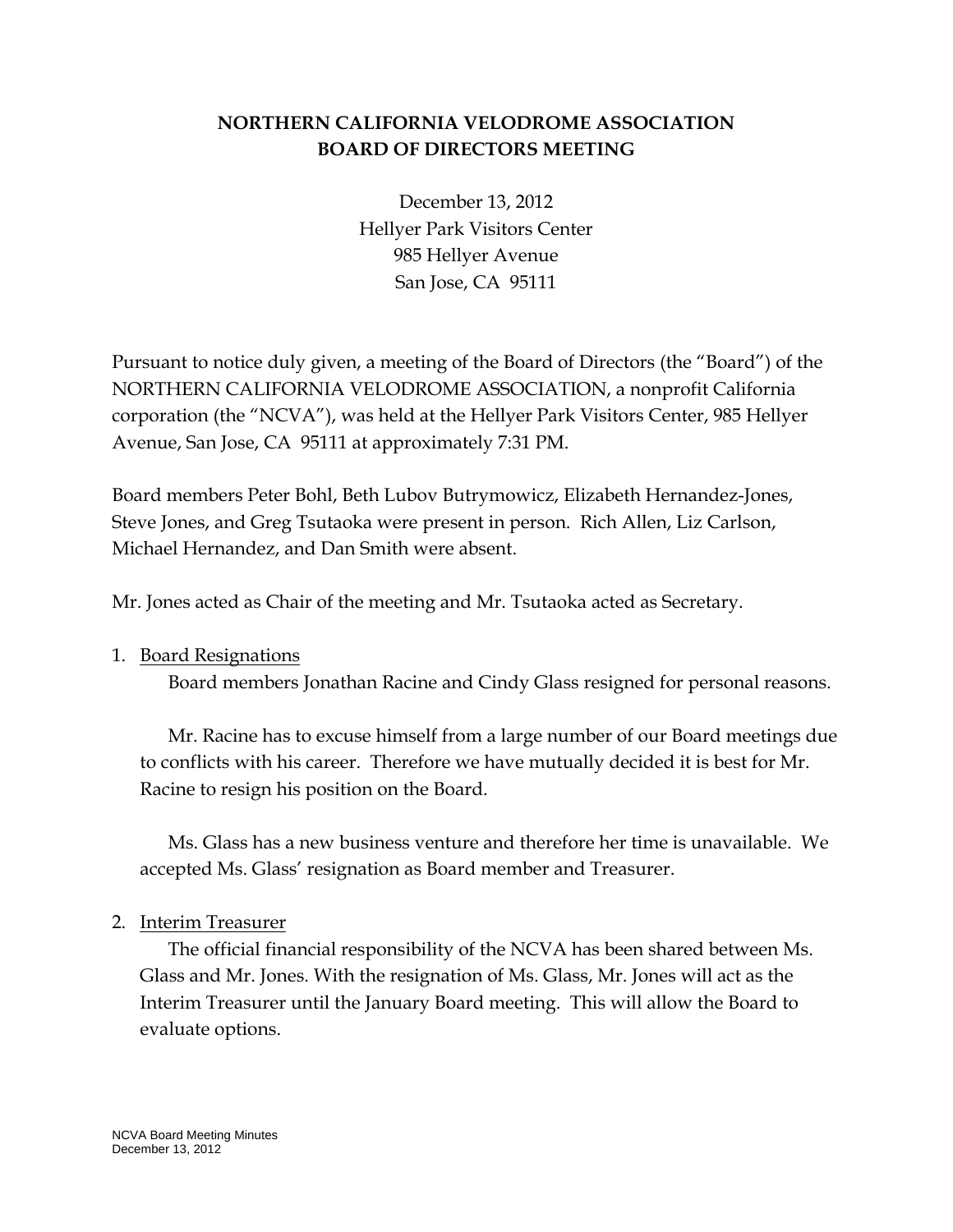Ms. Glass has agreed to continue providing bookkeeping support during the transition.

## 3. Minutes Approval

On motion made by Ms. Lubov Butrymowicz, seconded by Ms. Hernandez-Jones and motion carried the minutes of the November 8, 2012 Board meeting were approved, with Mr. Tsutaoka abstaining.

# 4. Treasurers Report

No Treasurer's report was submitted for approval.

# 5. Locker Lottery

Thanks for all 19 people whom participated in the NCVA Locker Lottery. The complete list of names whom submitted an entry to be included in the lottery are below, all names were confirmed by 3 board members, placed in box, shuffled and then pulled with the first three being:

Uri Friedman James Enright Lee Povey

If the lockers are not secured, they will go in order to the following 5 people, with payment required to secure within a 24 hour period:

Adrienne Belliveau Aaron Hunter Heather Ross John Cheetham Mark Altamirano.

19 people whom participated in the NCVA Locker Lottery were Uri Friedman, Gary Bridges, Aaron Hunter, Heather Ross, Shannon Bhatia, David McCook, Natalie Dell, Natalia Hernandez Gardiol, Vladan Strbac, Mark Altamirano, Dave Maminski, Fergus Liam, John Cheetham, Adrienne Belliveau, Andrew Nevitt, Michael Burrows, James Enright, Neil Wright, Lee Povey